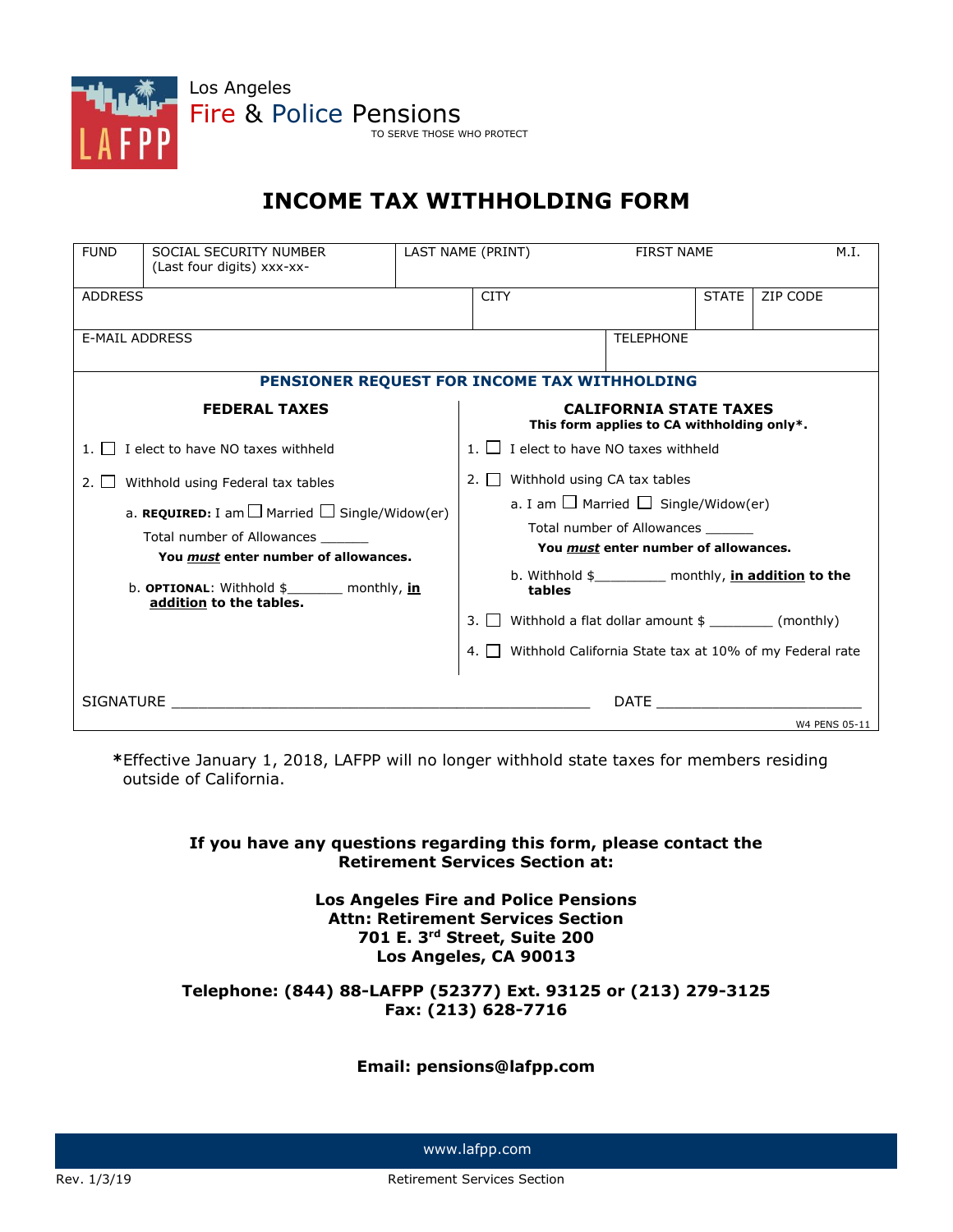

## **INCOME TAX WITHHOLDING**

## **INFORMATION ON YOUR REQUEST FOR INCOME TAX WITHHOLDING**

Pensioners receiving taxable pensions may elect to have Federal and California State\* taxes withheld from their pension payment. Each pensioner decides whether or not taxes will be withheld and can specify the method of withholding. Please note: YOU MAY INCUR PENALTIES IF NOT ENOUGH TAX IS WITHHELD.

The Federal government and the State of California (for residents only) require that Los Angeles Fire and Police Pensions withhold taxes unless the pensioner completes an Income Tax Withholding form and requests that no taxes be withheld. If a completed form is not on file with our office, the Department must deduct taxes as if the pensioner were a Married Individual with Three Withholding Allowances for both Federal and State (if applicable).

Make your tax withholding elections on the form. (Please refer to the Income Tax Withholding Instructions.) Do not check more than one option for Federal Taxes and one option for California State Taxes. Your election is in effect until Los Angeles Fire and Police Pensions receives a new withholding form from you. You may change your tax withholding elections at any time by submitting another completed form.

#### **If you have any questions regarding this form, please contact the Retirement Services Section at:**

#### **Los Angeles Fire and Police Pensions Attn: Retirement Services Section 701 E. 3rd Street, Suite 200 Los Angeles, CA 90013**

#### **Telephone: (844) 88-LAFPP (52377) Ext. 93125 or (213) 279-3125 Fax: (213) 628-7716**

#### **Email: pensions@lafpp.com**

**\***Effective January 1, 2018, LAFPP will no longer withhold state taxes for members residing outside of California.

www.lafpp.com

Rev. 1/3/19 **Review Services Section** Retirement Services Section